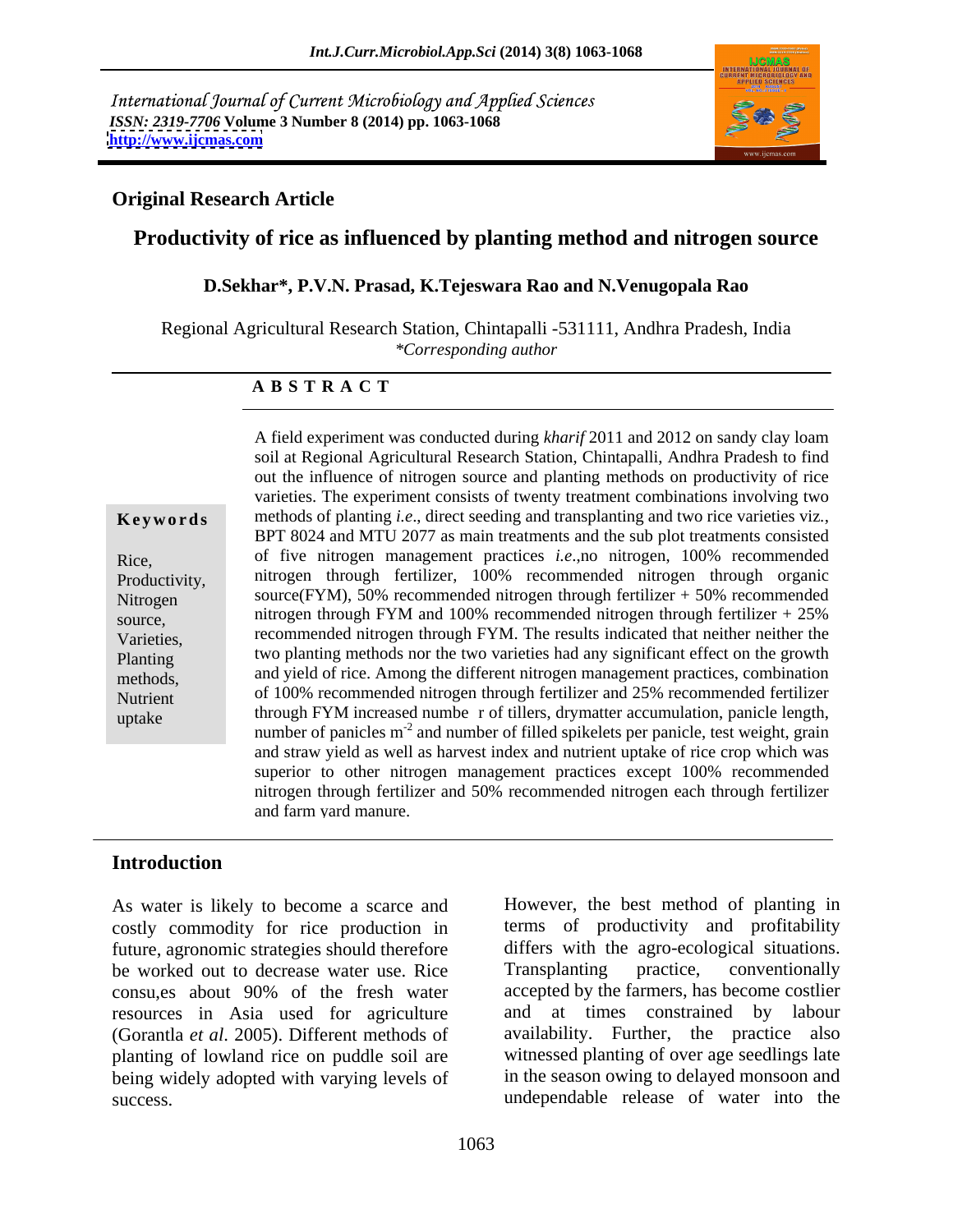seeds on puddle soil either by broadcasting

Nutrient dynamics, especially of nitrogen, management practices (5) include  $N_1 - No$ differ largely among the methods of planting  $\qquad \text{nitrogen}(N_0)$ ,  $N_2 - 100\%$  recommended as well as water availability to rice. Initrogen through fertilizer  $(RDN_{100})$ ,  $N_3$ -Integrated nutrient supply concept, 100% recommended nitrogen through farm involving both organic and inorganic vard manure  $(M_{100})$ ,  $N_4$ - 50% recommended sources based on their availability and cost introgen through fertilizers  $+ 50\%$ effectiveness, is well adopted and judicious recommended nitrogen through farm yard combination of these two sources has been manure  $(RDN_{50} + M_{50})$  and  $N_5$ - 100% found to mutually reinforce the efficiency of recommended nitrogen through fertilizers + both the sources resulting in higher 25% recommended nitrogen through farm productivity and soil fertility. Application of yard manure  $(RDN_{100} + M_{25})$  in split plot FYM at  $10$  t ha<sup>-1</sup> in combination with inorganic fertilizers increased the grain yield of rice (Dixit and Gupta, 2000). The The recommended dose of 100 kg nitrogen, quantitative performance of rice under  $60 \text{ kg } P_2O_5$  and 40 kg K<sub>2</sub>O ha<sup>-1</sup> was applied varied methods of reduced water supply has through urea, single super phosphate and to be thoroughly understood in order to muriate of potash, respectively. Entire  $P_2O_5$ develop a sound nutrient management and  $K_2O$  was applied basally to all the strategy for a given method of planting. In treatments duly taking into consideration of the light of the above context, this study has the phosphorus and potassium content of the been planned to study the performance of rice varieties under direct seeding and the treatments in 3 split doses of 50% basal transplanting and to know the effect of and 25% each at active tillering and panicle nitrogen source on rice productivity.

# **Materials and Methods**

A field experiment on "productivity of rice" as influenced by nitrogen source and planting methods" was conducted during kharif 2012 and 2013 at Regional maturity, total number of tillers at maturity Agricultural Research Station, Chintapalli, and dry matter production of rice were not Visakhapatnam district of Acharya N.G. significantly influenced by both the planting Ranga Agricultural University. The methods and varieties (Table 1). Nitrogen experimental site was sandy clay loam in sources, however, manifested significant texture, low in organic carbon (0.41), differences in plant height, number of tillers  $a$ vailable nitrogen (219 kg ha<sup>-1</sup>), medium in  $a$ t maturity and dry matter production of

irrigation canals. Direct sowing of sprouted in available potassium (383 kg ha<sup>-1</sup>). The or drilling is the nearest to surmount the combinations with two varieties *viz*., BPT difficulties of transplanting method,  $8024$  (V<sub>1</sub>) and MTU 2077 (V<sub>2</sub>) and two provided land levelling, weed menace and planting methods *viz*., direct seeding (M<sub>1</sub>) adequate as well as timely availability of and transplanting  $(M_2)$  as main plot water do not constrain. treatments and nitrogen management <sup>-1</sup> in combination with design with three replications.  $-1$  The ). The experiment consists of twenty treatment practices as sub plot treatments. Nitrogen yard manure  $(M_{100})$ ,  $N_4$ - 50% recommended nitrogen through fertilizers + 50%

> $-1$  wee evolved was applied organic manure. Nitrogen was applied as per the treatments in 3 split doses of 50% basal initiation stages, respectively.

# **Results and Discussion**

# **Growth parameters**

available phosphorus  $(16.5 \text{ kg ha}^{-1})$  and high rice. The taller plants, highest tiller number The results indicated that the plant height at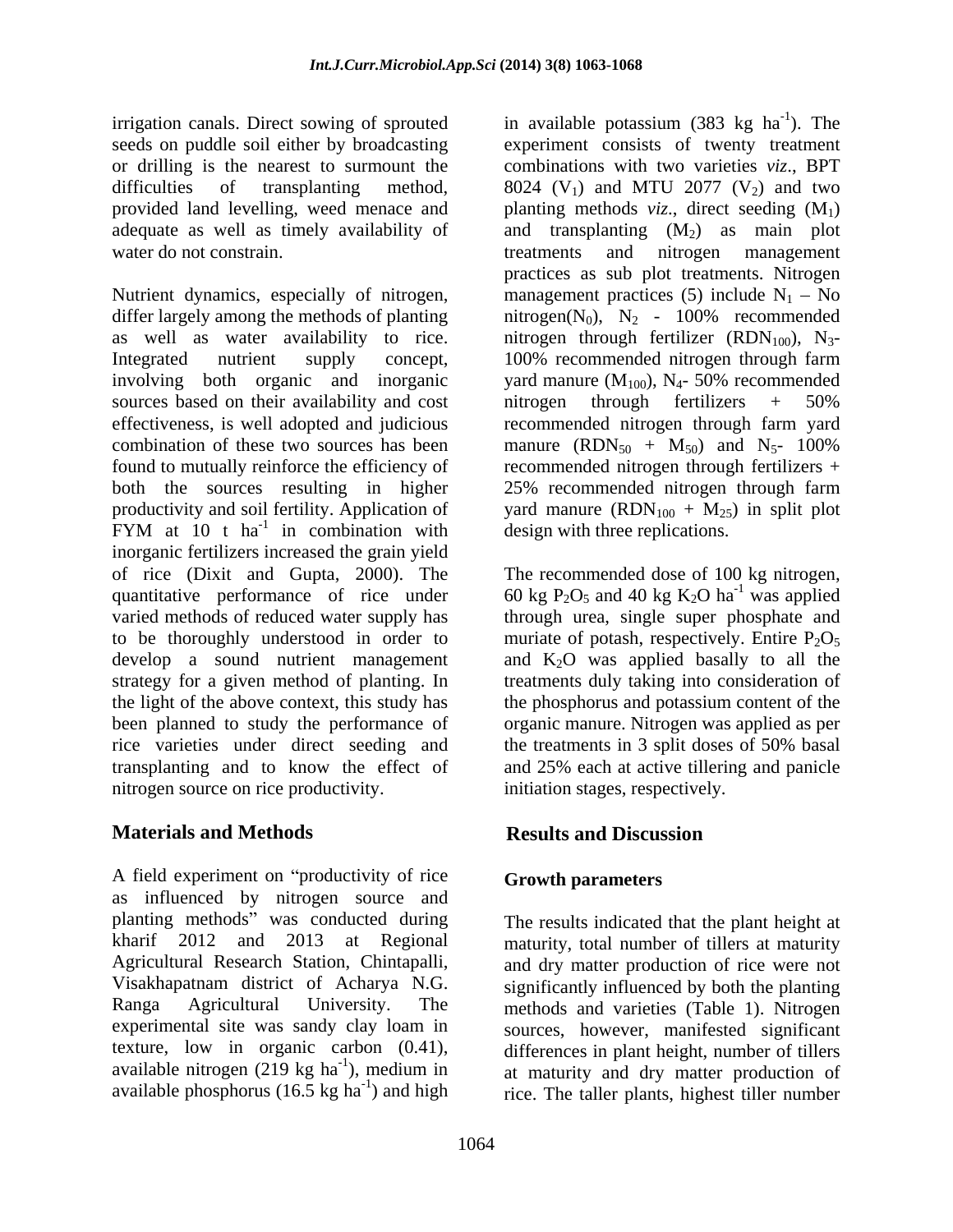$m<sup>-2</sup>$  and dry matter production of rice were 100% nitrogen (N) through fertilizer and through fertilizer and organic source (50%) crop. Plant height of rice crop in response to N sources exhibited a clear trend in the

m<sup>-2</sup> and dry matter production of rice were descending order of 125% N through produced with the combined supply of fertilizer and organic source, 100% N 25% N through organic source (FYM) each), 100% N through fertilizer alone, which was, however, on a par with those 100% N through organic source alone and received 50% N through fertilizer and 50% control. Influence of N sources on total N through FYM as well as 100% N through mumber of tillers and dry matter production fertilizer alone. But, all these were of rice crop exhibited in the descending significantly superior to that of 100% N order of 100% N through fertilizer and 25% supplied through FYM alone. Obviously, the N through organic source, 100% N through shorter plants, less number of tillers and low fertilizer and organic source (50% each), dry matter production were recorded with 100% N through fertilizer alone, 100% N non-supply of N through any source. None through organic source alone and control. of the interactions was found to be The percent increase in dry matter significant in respect of plant height, tiller production at maturity was 7.9, 7.2, 5.9 and production and dry matter production of rice  $\qquad 3.7$  due to  $N_4$ ,  $N_3$ ,  $N_1$  and  $N_2$ , respectively, through fertilizer and organic source (50% control. Influence of N sources on total number of tillers and dry matter production order of 100% N through fertilizer and 25% over control.

| Table.1 Growth parameters and yield attributes as affected by planting method, |  |
|--------------------------------------------------------------------------------|--|
| variety and source of nitrogen                                                 |  |

| <b>Treatments</b>                           | <b>Plant height</b> | Total no.of      | Dry matter                       | Panicle   | Total no.of   Filled |                                     |
|---------------------------------------------|---------------------|------------------|----------------------------------|-----------|----------------------|-------------------------------------|
|                                             | at maturity         | tillers $m^{-2}$ | $\vert$ production (kg           | length    | panicles             | spikelets<br>panicle <sup>-1</sup>  |
|                                             | (cm)                | at maturity      | $\ln a^{-1}$ at maturity $\ln a$ |           |                      |                                     |
| Planting method (M)                         |                     |                  |                                  |           |                      |                                     |
| $M_1$ -Direct seeding                       | 101.2               | 369              | 9155                             | 22.2      | 258                  | $\frac{100}{107}$ $\frac{2.50}{NS}$ |
| $M_2$ -Transplanting                        | 102.4               | 374              | 9184                             | 22.6      | 246                  |                                     |
|                                             | 1.47                | 9.23             | 47.5                             | 0.15      | 3.32                 |                                     |
| $\frac{\text{SEM}_{\pm}}{\text{CD}(0.05)}$  | <b>NS</b>           | <b>NS</b>        | <b>NS</b>                        | <b>NS</b> | <b>NS</b>            |                                     |
| Varieties(V)                                |                     |                  |                                  |           |                      |                                     |
| $V_1$ -BPT 8024                             | 99.9                | 370              | 9156                             | 22.3      | 248                  |                                     |
| $V_2$ -MTU 2077                             | 100.4               | 369              | 9162                             | 22.4      | 256                  | $\frac{102}{105}$ $\frac{2.47}{NS}$ |
| $SEm+$                                      | 1.82                | 3.42             | 58                               | 0.29      | 5.63                 |                                     |
| CD(0.05)                                    | <b>NS</b>           | <b>NS</b>        | <b>NS</b>                        | <b>NS</b> | <b>NS</b>            |                                     |
| Nitrogen sources (N)                        |                     |                  |                                  |           |                      |                                     |
| $N_1-N_0$                                   | 92.3                | 287              | 8743                             | 19.1      | 200                  |                                     |
| $N_2$ - RD $N_{100}$                        | 102.0               | 384              | 9260                             | 22.3      | 269                  | $\frac{81}{109}$                    |
| $N_3-M_{100}$                               | 98.3                | 363              | 9068                             | 21.1      | 237                  |                                     |
| $N_4$ - RDN <sub>50</sub> + M <sub>50</sub> | 102.8               | 403              | 9369                             | 22.6      | 274                  | <b>108</b>                          |
|                                             | 105.4               |                  |                                  |           | 284                  | 118                                 |
| $N_5$ -RDN <sub>100</sub> + $M_{25}$        |                     | 412              | 9436                             | 23.3      |                      |                                     |
| $SEm+$                                      | 2.19                | 8.42             | 92.6                             | 0.52      | 8.88                 | $\frac{5.97}{11.7}$<br>NS           |
| CD(0.05)                                    | 4.3                 | 16.5             | 181.5                            | 1.0       | 17.4                 |                                     |
| Interaction                                 | <b>NS</b>           | <b>NS</b>        | <b>NS</b>                        | NS        | <b>NS</b>            |                                     |
| CV(%)                                       | 7.5                 | 5.8              | 5.5                              | 5.8       | 8.6                  | 14.0                                |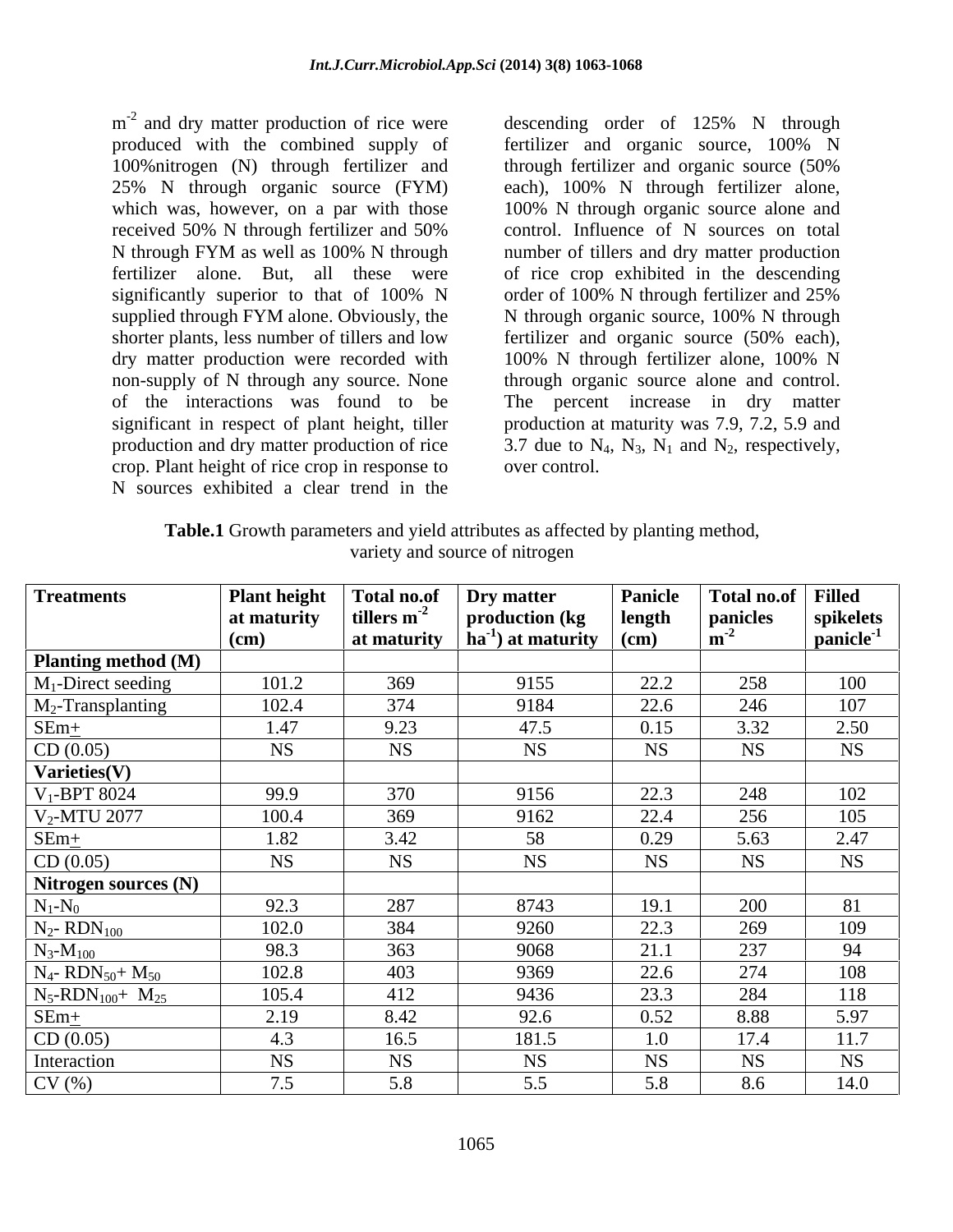| <b>Treatments</b>                             | <b>Sterility</b> | 1000         | Grain                               | <b>Straw</b>                | <b>Harvest</b> | Nitrogen       |
|-----------------------------------------------|------------------|--------------|-------------------------------------|-----------------------------|----------------|----------------|
|                                               | percent          | grain        | yield                               | yield                       | index          | uptake         |
|                                               |                  | weight $(g)$ | $\left(\text{kg ha}^{\cdot}\right)$ | $\left(\text{kg ha}\right)$ | (%)            | $(kg ha^{-1})$ |
| Planting method (M)                           |                  |              |                                     |                             |                |                |
| $M_1$ -Direct seeding                         | 13.3             | 21.4         | 4165                                | 4779                        | 46.5           | 82.7           |
| $M_2$ -Transplanting                          | 11.3             | 21.6         | 4212                                | 4674                        | 47.4           | 82.9           |
| $SEm+$                                        | 0.27             | 0.19         | 121.2                               | 133.2                       | 0.48           | 0.74           |
| CD (0.05)                                     | 1.18             | <b>NS</b>    | <b>NS</b>                           | <b>NS</b>                   | <b>NS</b>      | <b>NS</b>      |
| Varieties(V)                                  |                  |              |                                     |                             |                |                |
| $V_1$ -BPT 8024                               | 12.1             | 21.6         | 3924                                | 4762                        | 46.9           | 82.7           |
| V <sub>2</sub> -MTU 2077                      | 12.4             | 21.4         | 4363                                | 4690                        | 46.2           | 82.9           |
| $SEm+$                                        | 0.12             | 0.39         | 169.6                               | 63.9                        | 0.66           | 0.48           |
| CD(0.05)                                      | <b>NS</b>        | <b>NS</b>    | <b>NS</b>                           | <b>NS</b>                   | <b>NS</b>      | <b>NS</b>      |
| Nitrogen sources (N)                          |                  |              |                                     |                             |                |                |
| $N_1-N_0$                                     | 17.2             | 20.1         | 2462                                | 3226                        | 43.5           | 57.0           |
| $N_2$ - RD $N_{100}$                          | 11.7             | 21.4         | 4695                                | 5321                        | 47.3           | 87.0           |
| $N_3-M_{100}$                                 | 14.2             | 20.6         | 3758                                | 4450                        | 45.9           | 75.1           |
| $N_{4}$ - RDN <sub>50</sub> + M <sub>50</sub> | 10.6             | 22.3         | 4835                                | 5276                        | 47.8           | 95.3           |
| $N_5$ -RDN <sub>100</sub> + $M_{25}$          | 7.7              | 22.4         | 4967                                | 5359                        | 48.1           | 99.6           |
| $SEm+$                                        | 0.38             | 0.37         | 162.1                               | 173.2                       | 0.99           | 1.04           |
| CD(0.05)                                      | 0.7              | 0.7          | 317.8                               | 339.6                       | 1.95           | 2.0            |
| Interaction                                   | <b>NS</b>        | <b>NS</b>    | <b>NS</b>                           | <b>NS</b>                   | <b>NS</b>      | <b>NS</b>      |
| CV(%)                                         | 7.6              | 4.2          | 9.6                                 | 9.0                         | 5.3            | 3.1            |

**Table.2** Sterility %, test weight and yield and N uptake of rice as affected by planting method, variety and source of nitrogen

In the present study, neither the methods protoplasm, adequate supply ensure cell of planting nor the varieties as well as a division and cell enlargement exerting a their interaction had significant effect on positive cognizant on the growth as well as panicle length, number of panicles  $m<sup>2</sup>$ , yield attributing characters. Spikelet panicle length, number of panicles  $m^{-2}$ , yield attributing characters. Spikelet total number of spikelets per panicle, sterility was significantly influenced by number of filled spikelets panicle<sup>-1</sup> and 1000-grain weight (Table 1). Combined supply of 100% N through fertilizer and not influence significantly on sterility 25% N through organic source recorded percentage. Minimum spikelet sterility the longest panicles (23.3 cm), number of panicles  $m^{-2}$ , number of spikelets panicle<sup>-1</sup>, number of filled spikelets panicle $^{-1}$  and the highest test weight (22.4) which was sown rice. however, on a par with that received 50% N each through fertilizer and organic Lower spikelet sterility in transplanted rice source (FYM) and 100% N through might be due to availability of better light fertilizer alone, but conspicuously superior intensity, optimum spacing and efficient

**Yield attributes and yield to 100%** N through organic source. <sup>-2</sup> yield ettributing characters Spikelet <sup>-1</sup> and planting methods and nitrogen sources. , number of spikelets panicle<sup>-1</sup>, rice which was significantly decreased the <sup>-1</sup> and the sterility percentage upto 15% over direct Nitrogen being the constituent of yield attributing characters. Spikelet sterility was significantly influenced by But, the varieties and their interaction did (11.3%) was recorded with transplanted sown rice.

might be due to availability of better light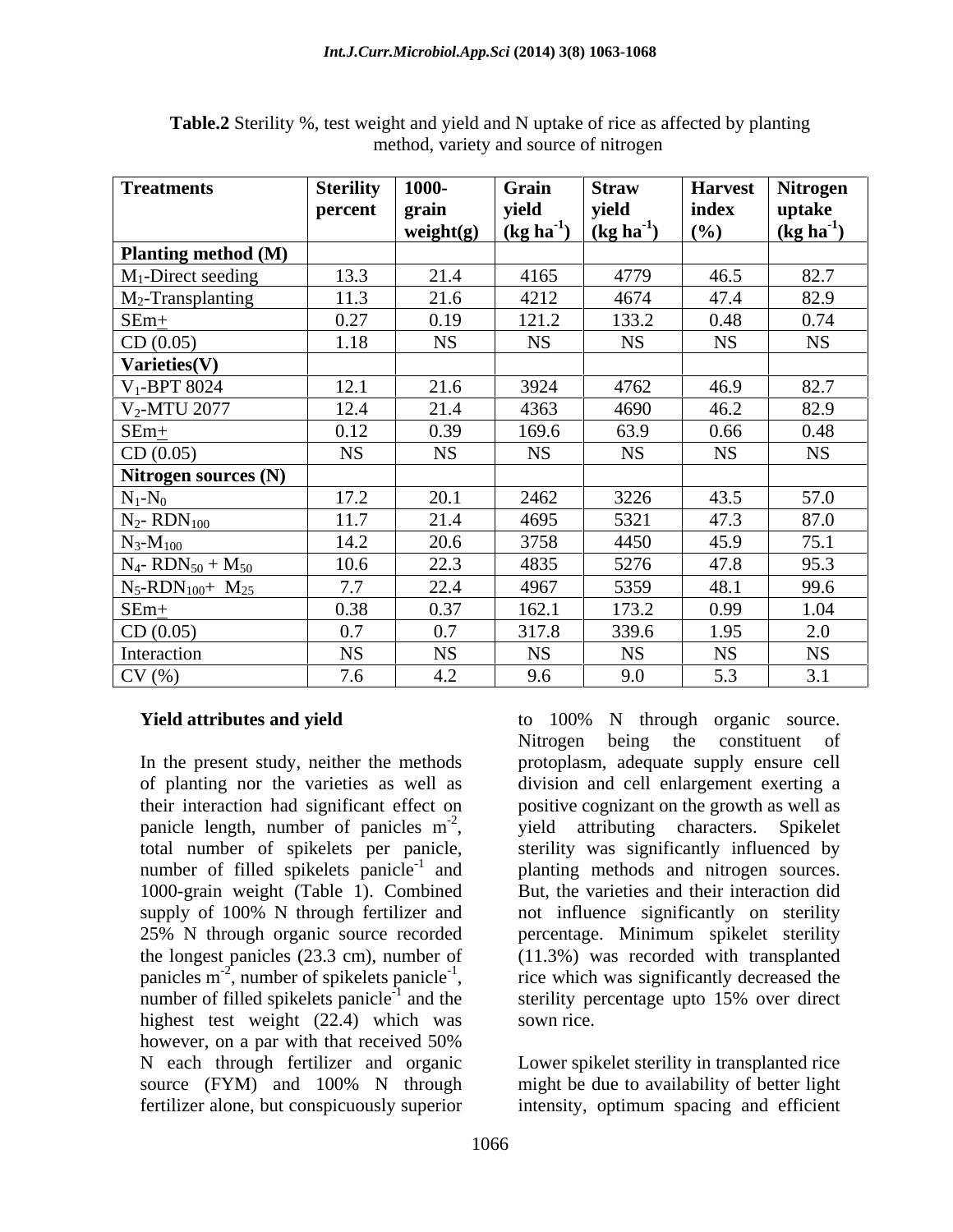translocation of photosynthates to the organic and inorganic nitrogen was spikelets. Application of 100% N through reported by Surendra singh *et al*. (2006) fertilizer and 100% N through FYM and Majunder *et al.* (2007) and Sampath recorded significantly lower means of spikelet sterility than those received 50% N each through fertilizer and organic Nitrogen uptake source, 100% N through fertilizer alone treatment. Similar results of improved and varieties. Combined supply of 100% growth characters under integrated N through fertilizer and 25% N through

Planting methods and rice varieties did not conspicuous superiority over 50% N each and straw yields and harvest index of rice 100% N through fertilizer alone and 100%

Grain and straw yields of rice in response N through fertilizer alone, 100% N to nitrogen sources manifested significant through organic source alone and non differences though their interaction effect was found non-significant. The highest<br>grain yield (4967 kg ha<sup>-1</sup>), straw yield grain yield (4967 kg ha<sup>-1</sup>), straw yield A proper blend of both organic and rice were produced with the combined 25% N through organic source (FYM), fertilizer and 50% N through organic application, fulfils the initial N Comfortable level of plant N nutrition different stages. Similar results of resulting in higher yield of rice. Similar increased yield due to conjuctive use of

and Majunder *et al*. (2007) and Sampath Kumar and Sankara Reddy (2010).

# **Nitrogen uptake**

and 100% N supply through organic Data pertaining to the uptake of nitrogen source alone which were 27.3, 34.1 and of rice crop was not significantly 45.7 percent higher over the best influenced by both the planting methods nitrogen supply to rice were reported by organic source (FYM) was distinctive in Natarajan *et al.* (2008). The recording the highest nitrogen uptake exhibit significant variations on the grain through fertilizer and organic source, (Table 2). However, transplanted rice N through organic source alone. Nitrogen recorded higher grain yield over direct uptake by rice crop in response to N seeded rice. Similarly, the variety MTU sources exhibited in the descending order 2077 recorded increased grain yield over of 50% N each through fertilizer and the variety BPT 8024. organic source, 100% N through fertilizer and varieties. Combined supply of 100% N through fertilizer and 25% N through  $(99.6 \text{ kg} \text{ ha}^{-1})$  which exhibited  $-\overline{1}$  which exhibited ) which exhibited conspicuous superiority over 50% N each 100% N through fertilizer alone and 100% and 25% N through organic source, 100% N through fertilizer alone, 100% N supply of N through any source (Table 2).

 $(5359 \text{ kg ha}^{-1})$  and harvest index (48.1) of inorganic sources of N at required supply of 100% N through fertilizer and environment of N nutrition in the which was on a par with 50% N through introgen released immediately after the source as well as 100% N supply through requirement of the crop while the organic fertilizer, but significantly superior to N mineralizes gradually at a steady rate those with 100% N through organic source catering the later requirement, thus alone. The percent increase in grain yield assuming continuous N supply throughout was 101.7, 96.3, 90.6 and 52.6 due to  $N_4$ , the growth period. Such situation  $N_3$ ,  $N_1$  and  $N_2$ , respectively, over control. promotes adequate N absorption by rice at manifested increased growth stature and improved nutrient status of soil after the augmented the yield structure, thus harvest of rice with combined sources of combination results in a conducive environment of N nutrition in the *rhizosphere* for lowland rice. Inorganic nitrogen released immediately after the application, fulfils the initial N requirement of the crop while the organic the growth period. Such situation promotes adequate N absorption by rice at different stages. Similar results inorganic and organics was reported by Mithun Saha *et al.* (2007).